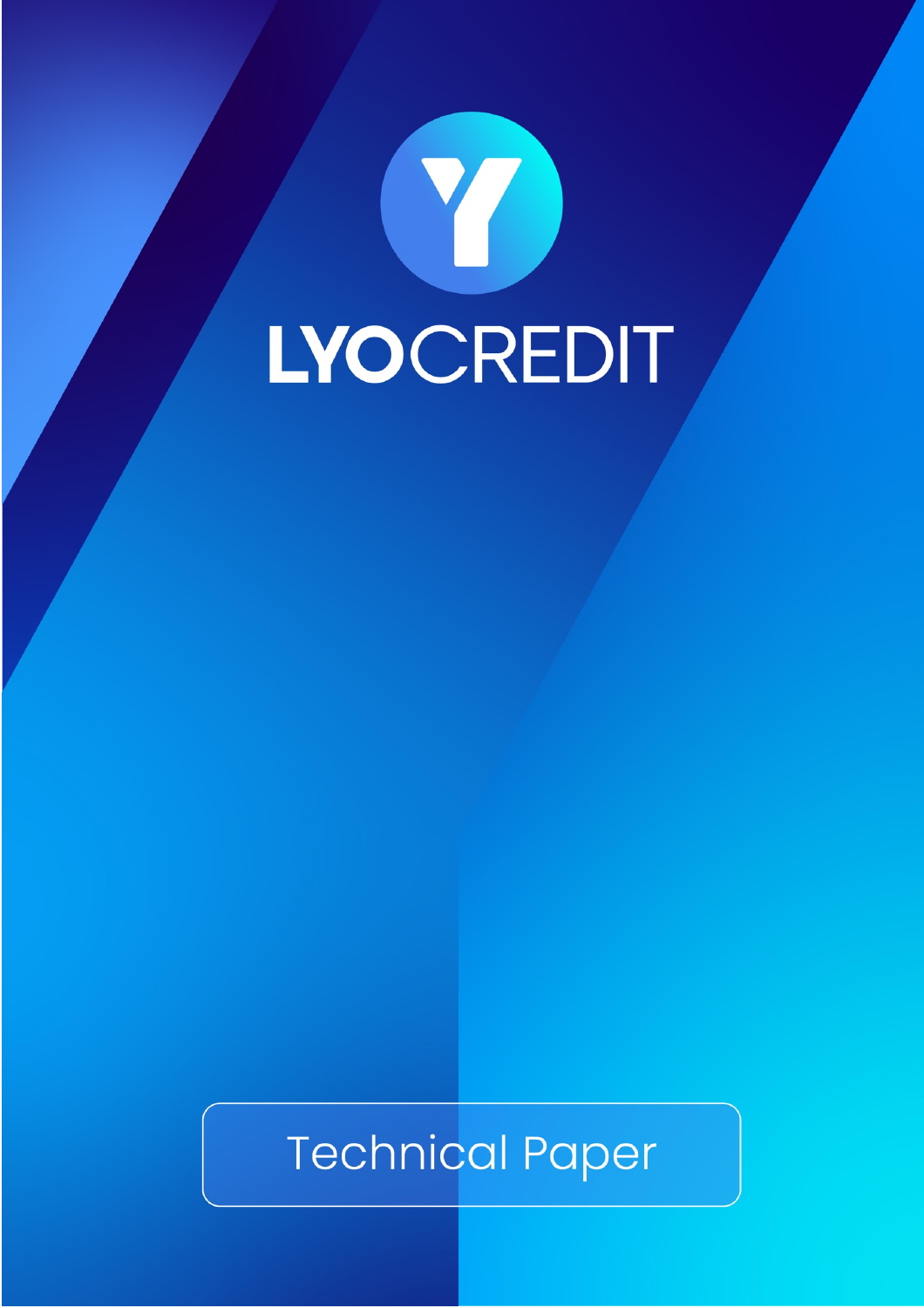



# **Technical paper**

Published on 30 July 2021

Dear reader,

This Technical paper is the guide to understanding the basic technical details of Smart contract, BEP20 token standard and the use of each functions within the smart contract. On the occasion of the launch of LYO CREDIT, this is the publication of the first version of the Technical paper. When this document is updated, you will be updated through the Telegram channel, which you are invited to join: t.me/lyocredit

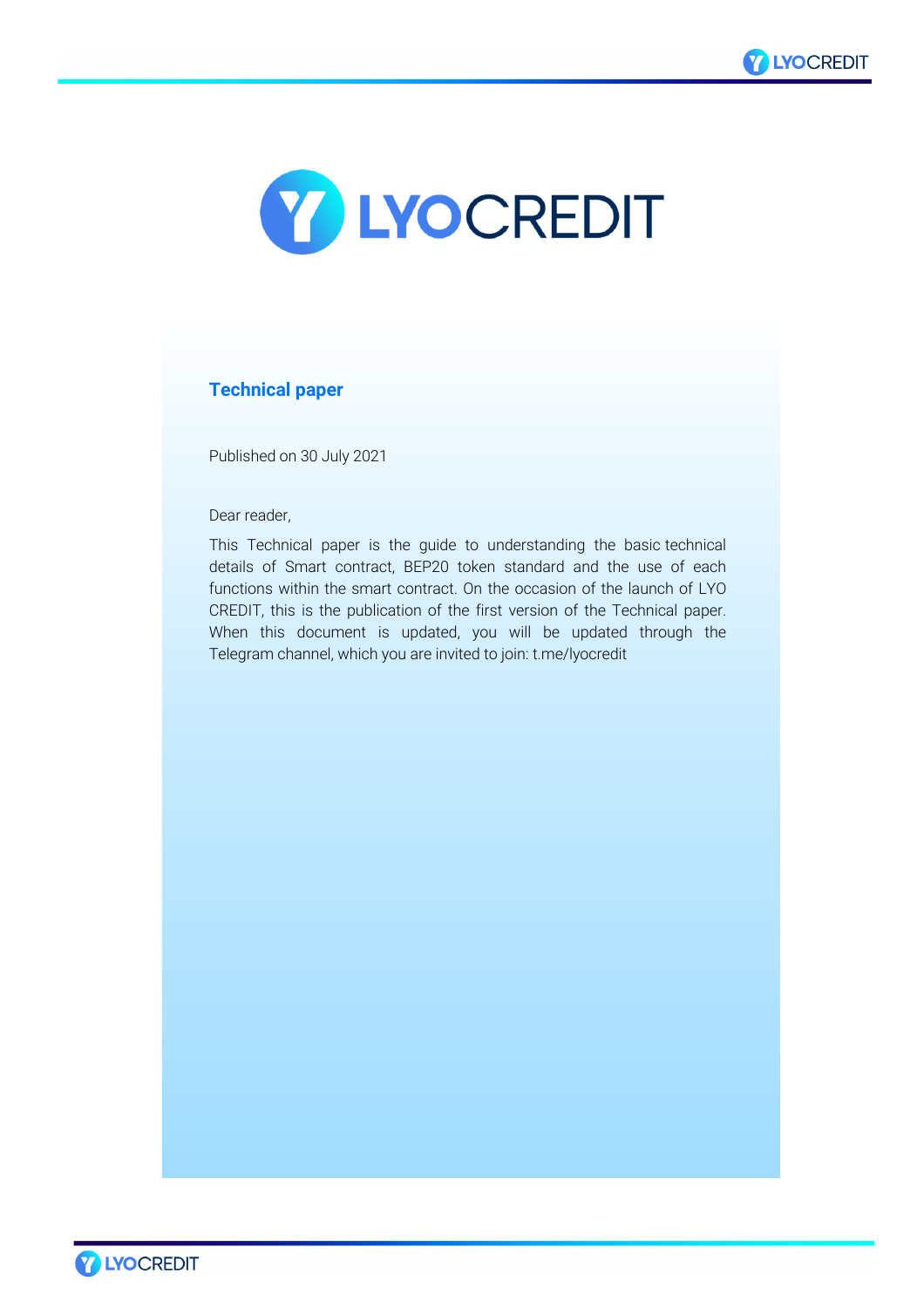



LYOCREDIT (LYO)

# **Smart contract:**

A smart contract is a decentralized program which lives on the blockchain. It is a set of instructions which can be executed. The term decentralized refers to all of the benefits which apply to payments on a decentralized blockchain — the five pillars of open blockchains: Open, public, borderless, neutral and censorship resistant.

# **BEP20 Token standard:**

BEP-20 is a token standard on Binance Smart Chain that extends ERC-20, the most common Ethereum token standard. You can think of it as a blueprint for tokens that defines how they can be spent, who can spend them, and other rules for their usage. Due to its similarity to Binance Chain's BEP-2 and Ethereum's ERC-20, it's compatible with both.

# **Functions:**

#### **1.addBlacklist**

This method adds new unique items to the backlist.

\_blackListAddress (address)

https://bscscan.com/token/0x9d0bbff00a3961455ccb87e43596c7e846e57e7a#transactions

The use of BlackList is to provide functionality to block users to prevent unusual activities over the contract.

**2. approve** \_spender (address) \_value (uint256

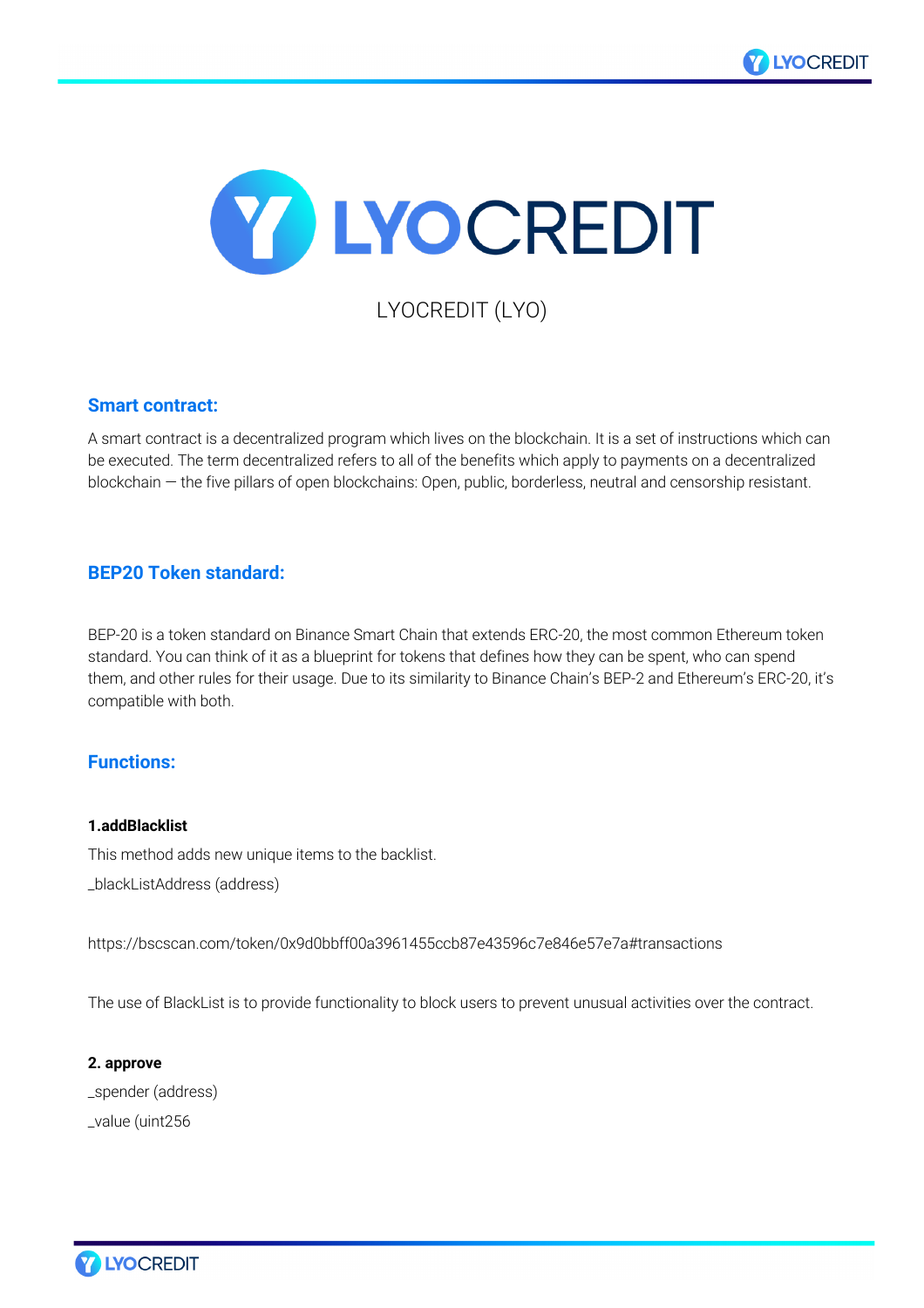

This function allows `\_spender` to withdraw from an account multiple times, up to the `\_value' amount. Afterwards it shows if the approval was successful or not.

#### **3. burn**

#### \_value (uint256

By calling this function one can permanently remove a nominated amount of coins from the circulating supply. All coin burns are recorded as a transaction on the blockchain, meaning that they are 100% transparent and anyone is able to verify that the coins have been destroyed.

If you execute the burn function to burn your coins, they will be destroyed forever. It is impossible to recover coins after they are burned.

#### **4. destroyblackfunds**

\_blackListAddress (address)

The destroyBlackFunds function is used to destroy all funds from a blacklisted address.

#### **5.mint**

\_to (address) \_value (uint256)

The mint function sends an amount of newly created coins to another address sender == minter); ensures that only the creator of the contract can call mint.

New tokens can be minted only by an address which is set to be in a Minter role. If no address is in Minter role, then no one can create new tokens.

#### **6.removeBlacklist**

\_blackListAddress (address)

The use of removeBlackList is to provide functionality to unblock users that were previously blocked for unusual activities.